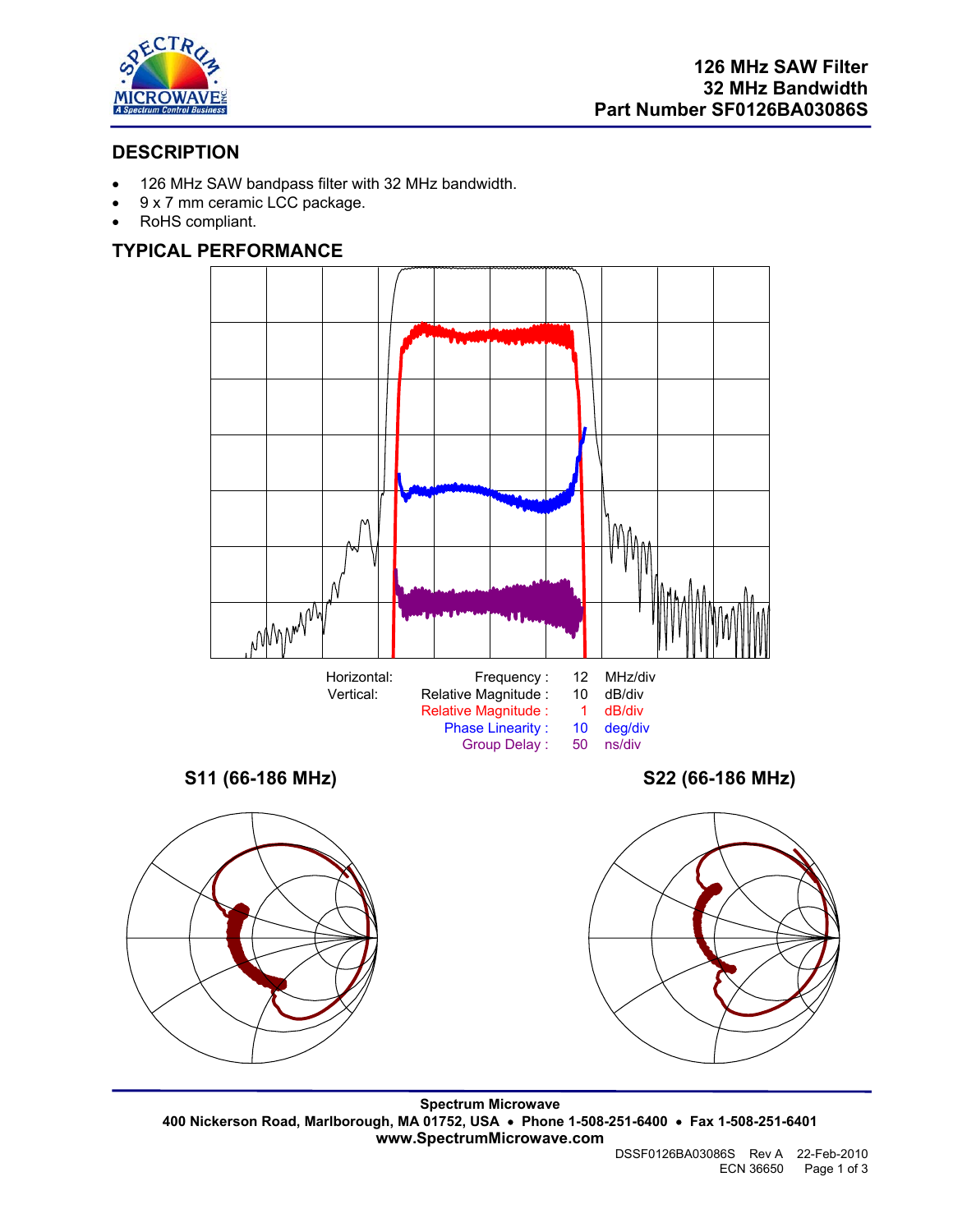

## **SPECIFICATION**

| <b>Parameter</b>                                       | <b>Min</b> | <b>Typ</b> | <b>Max</b> | <b>Units</b> |
|--------------------------------------------------------|------------|------------|------------|--------------|
| Center Frequency, $F_c$ <sup>1</sup>                   |            | 126        |            | <b>MHz</b>   |
| Insertion Loss <sup>2</sup>                            |            | 11.5       | 13         | dB           |
| Lower 1 dB Frequency                                   |            | 106.4      | 110        | <b>MHz</b>   |
| Upper 1 dB Frequency                                   | 142        | 144.6      |            | <b>MHz</b>   |
| Passband Ripple <sup>3</sup>                           |            | 0.7        | 1.5        | dB p-p       |
| 5,6<br>Phase Deviation from Linear                     |            | 4          | 5          | deg p-p      |
| Lower 40 dB Frequency                                  | 90         | 103.1      |            | <b>MHz</b>   |
| Upper 40 dB Frequency                                  |            | 152.2      | 158        | <b>MHz</b>   |
| <b>Absolute Delay</b>                                  |            | 0.69       |            | us           |
| Temperature Coefficient of frequency (Tc) <sup>4</sup> |            | -90        |            | ppm/°C       |
| Source and Load Impedance                              | 50         |            |            | ohms         |
| Ambient Temperature (Tref)                             |            | 25         |            | $^{\circ}$ C |

Notes: 1. Average of lower and upper 3 dB frequencies.

- 2. Average over 110 to 142 MHz.
- 3. Evaluated over 110 to 142 MHz.
- 4. Typical change of filter frequency response with temperature is ∆f = (T-Tref)\*Tc\*Fc
- 5. Response is time gated 0.2~1.2 us for evaluation of phase deviation
- 6. Specified over each of these frequency bands:
	- Band 1: 116 to 133 MHz
	- Band 2: 110 to 119 MHz
	- Band 3: 130 to 139 MHz
	- Band 4: 119 to 136 MHz
	- Band 5: 113 to 122 MHz
	- Band 6: 133 to 142 MHz
	- Band 7: 115 to 132 MHz

### **MAXIMUM RATINGS**

| Parameter                 |   |     |
|---------------------------|---|-----|
| Storage Temperature Range |   |     |
| Input Power Level         | - | dBm |



Notes:

- Recommend 2% or better tolerance matching components. Typical inductor Q=40.
- Optimum values may change depending on board layout. Values shown are intended as a guide only.

**Spectrum Microwave 400 Nickerson Road, Marlborough, MA 01752, USA** • **Phone 1-508-251-6400** • **Fax 1-508-251-6401 www.SpectrumMicrowave.com** 

DSSF0126BA03086S Rev A 22-Feb-2010 ECN 36650 Page 2 of 3